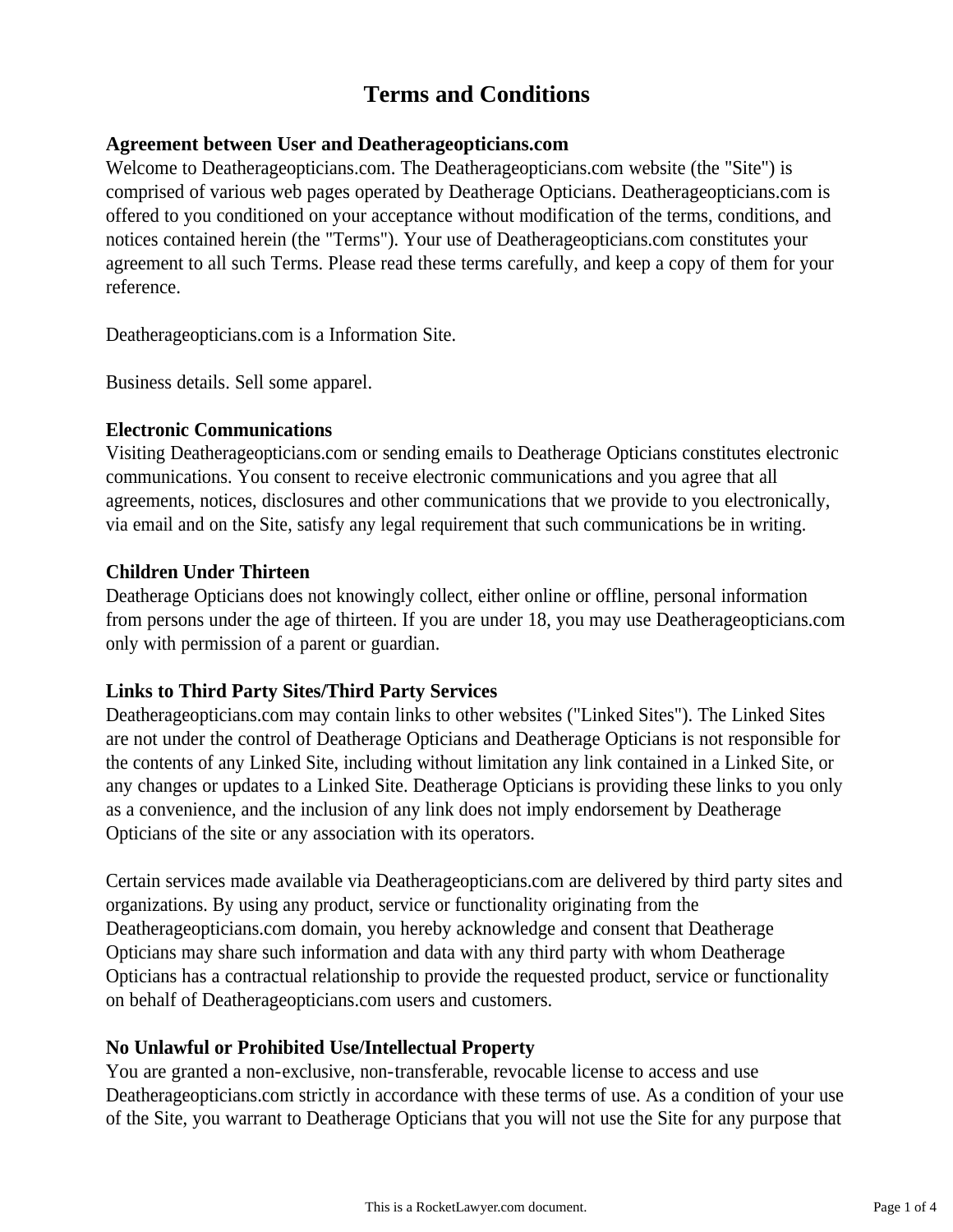is unlawful or prohibited by these Terms. You may not use the Site in any manner which could damage, disable, overburden, or impair the Site or interfere with any other party's use and enjoyment of the Site. You may not obtain or attempt to obtain any materials or information through any means not intentionally made available or provided for through the Site.

All content included as part of the Service, such as text, graphics, logos, images, as well as the compilation thereof, and any software used on the Site, is the property of Deatherage Opticians or its suppliers and protected by copyright and other laws that protect intellectual property and proprietary rights. You agree to observe and abide by all copyright and other proprietary notices, legends or other restrictions contained in any such content and will not make any changes thereto.

You will not modify, publish, transmit, reverse engineer, participate in the transfer or sale, create derivative works, or in any way exploit any of the content, in whole or in part, found on the Site. Deatherage Opticians content is not for resale. Your use of the Site does not entitle you to make any unauthorized use of any protected content, and in particular you will not delete or alter any proprietary rights or attribution notices in any content. You will use protected content solely for your personal use, and will make no other use of the content without the express written permission of Deatherage Opticians and the copyright owner. You agree that you do not acquire any ownership rights in any protected content. We do not grant you any licenses, express or implied, to the intellectual property of Deatherage Opticians or our licensors except as expressly authorized by these Terms.

#### **International Users**

The Service is controlled, operated and administered by Deatherage Opticians from our offices within the USA. If you access the Service from a location outside the USA, you are responsible for compliance with all local laws. You agree that you will not use the Deatherage Opticians Content accessed through Deatherageopticians.com in any country or in any manner prohibited by any applicable laws, restrictions or regulations.

#### **Indemnification**

You agree to indemnify, defend and hold harmless Deatherage Opticians, its officers, directors, employees, agents and third parties, for any losses, costs, liabilities and expenses (including reasonable attorney's fees) relating to or arising out of your use of or inability to use the Site or services, any user postings made by you, your violation of any terms of this Agreement or your violation of any rights of a third party, or your violation of any applicable laws, rules or regulations. Deatherage Opticians reserves the right, at its own cost, to assume the exclusive defense and control of any matter otherwise subject to indemnification by you, in which event you will fully cooperate with Deatherage Opticians in asserting any available defenses.

#### **Liability Disclaimer**

THE INFORMATION, SOFTWARE, PRODUCTS, AND SERVICES INCLUDED IN OR AVAILABLE THROUGH THE SITE MAY INCLUDE INACCURACIES OR TYPOGRAPHICAL ERRORS. CHANGES ARE PERIODICALLY ADDED TO THE INFORMATION HEREIN. DEATHERAGE OPTICIANS AND/OR ITS SUPPLIERS MAY MAKE IMPROVEMENTS AND/OR CHANGES IN THE SITE AT ANY TIME.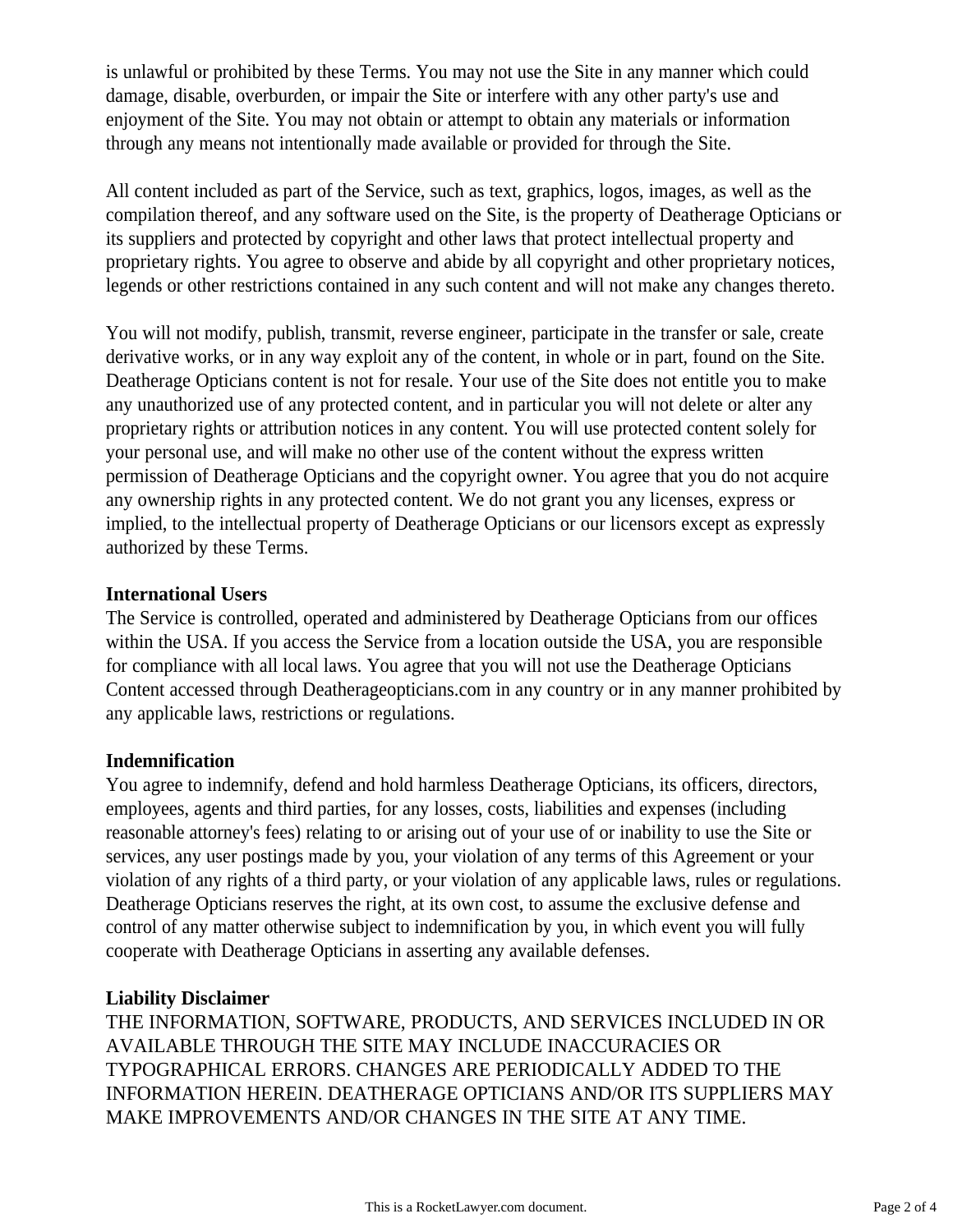DEATHERAGE OPTICIANS AND/OR ITS SUPPLIERS MAKE NO REPRESENTATIONS ABOUT THE SUITABILITY, RELIABILITY, AVAILABILITY, TIMELINESS, AND ACCURACY OF THE INFORMATION, SOFTWARE, PRODUCTS, SERVICES AND RELATED GRAPHICS CONTAINED ON THE SITE FOR ANY PURPOSE. TO THE MAXIMUM EXTENT PERMITTED BY APPLICABLE LAW, ALL SUCH INFORMATION, SOFTWARE, PRODUCTS, SERVICES AND RELATED GRAPHICS ARE PROVIDED "AS IS" WITHOUT WARRANTY OR CONDITION OF ANY KIND. DEATHERAGE OPTICIANS AND/OR ITS SUPPLIERS HEREBY DISCLAIM ALL WARRANTIES AND CONDITIONS WITH REGARD TO THIS INFORMATION, SOFTWARE, PRODUCTS, SERVICES AND RELATED GRAPHICS, INCLUDING ALL IMPLIED WARRANTIES OR CONDITIONS OF MERCHANTABILITY, FITNESS FOR A PARTICULAR PURPOSE, TITLE AND NON-INFRINGEMENT.

TO THE MAXIMUM EXTENT PERMITTED BY APPLICABLE LAW, IN NO EVENT SHALL DEATHERAGE OPTICIANS AND/OR ITS SUPPLIERS BE LIABLE FOR ANY DIRECT, INDIRECT, PUNITIVE, INCIDENTAL, SPECIAL, CONSEQUENTIAL DAMAGES OR ANY DAMAGES WHATSOEVER INCLUDING, WITHOUT LIMITATION, DAMAGES FOR LOSS OF USE, DATA OR PROFITS, ARISING OUT OF OR IN ANY WAY CONNECTED WITH THE USE OR PERFORMANCE OF THE SITE, WITH THE DELAY OR INABILITY TO USE THE SITE OR RELATED SERVICES, THE PROVISION OF OR FAILURE TO PROVIDE SERVICES, OR FOR ANY INFORMATION, SOFTWARE, PRODUCTS, SERVICES AND RELATED GRAPHICS OBTAINED THROUGH THE SITE, OR OTHERWISE ARISING OUT OF THE USE OF THE SITE, WHETHER BASED ON CONTRACT, TORT, NEGLIGENCE, STRICT LIABILITY OR OTHERWISE, EVEN IF DEATHERAGE OPTICIANS OR ANY OF ITS SUPPLIERS HAS BEEN ADVISED OF THE POSSIBILITY OF DAMAGES. BECAUSE SOME STATES/JURISDICTIONS DO NOT ALLOW THE EXCLUSION OR LIMITATION OF LIABILITY FOR CONSEQUENTIAL OR INCIDENTAL DAMAGES, THE ABOVE LIMITATION MAY NOT APPLY TO YOU. IF YOU ARE DISSATISFIED WITH ANY PORTION OF THE SITE, OR WITH ANY OF THESE TERMS OF USE, YOUR SOLE AND EXCLUSIVE REMEDY IS TO DISCONTINUE USING THE SITE.

#### **Termination/Access Restriction**

Deatherage Opticians reserves the right, in its sole discretion, to terminate your access to the Site and the related services or any portion thereof at any time, without notice. To the maximum extent permitted by law, this agreement is governed by the laws of the State of Texas and you hereby consent to the exclusive jurisdiction and venue of courts in Texas in all disputes arising out of or relating to the use of the Site. Use of the Site is unauthorized in any jurisdiction that does not give effect to all provisions of these Terms, including, without limitation, this section.

You agree that no joint venture, partnership, employment, or agency relationship exists between you and Deatherage Opticians as a result of this agreement or use of the Site. Deatherage Opticians's performance of this agreement is subject to existing laws and legal process, and nothing contained in this agreement is in derogation of Deatherage Opticians's right to comply with